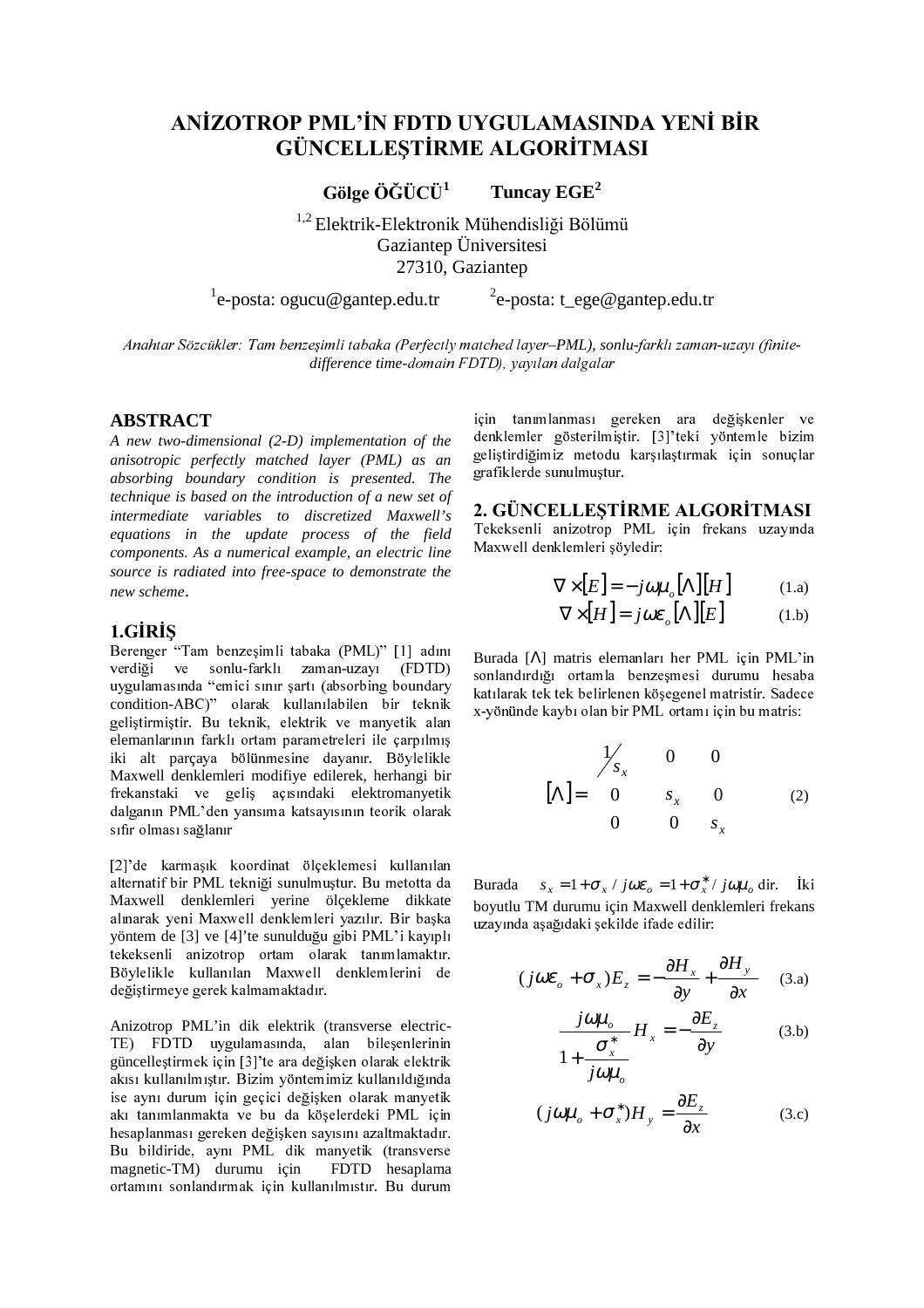FDTD metodunda (3.b) ve (3.c)'deki denklemlerin diskritize edilmesi doğrudandır, örneğin  $H_v$ 'ın FDTD

uygulamasındaki ifadesi Denklem (4)'teki gibidir.

$$
H_{y}^{n+1/2}(i+1/2, j) = \left(\frac{1 - \frac{\sigma_{x}^{*}(i+1/2)\Delta t}{2\mu_{o}}}{1 + \frac{\sigma_{x}^{*}(i+1/2)\Delta t}{2\mu_{o}}}\right) H_{y}^{n-1/2}(i+1/2, j)
$$
\n
$$
+ \left(\frac{\frac{\Delta t}{\Delta x\mu_{o}}}{1 + \frac{\sigma_{x}^{*}(i+1/2)\Delta t}{2\mu_{o}}}\right) E_{z}^{n}(i+1, j) - E_{z}^{n}(i, j)]
$$
\n(4)

Ancak,  $H_x$ 'in bu şekilde doğrudan güncelleştirilmesi zordur. [4]'te bu zorluğu aşabilmek için manyetik akı yoğunluğu tanımlanarak iki aşamalı bir yöntem kullanılmıştır.

$$
B_x = \frac{\mu_o}{s_x} H_x \tag{5}
$$

Dolayısıyla, manyetik alanın x-bileşenini güncelleştirmeden önce,  $B<sub>x</sub>$  standart FDTD algoritmasıyla güncelleştirilmelidir.

Görüldüğü gibi bu iki aşamalı metotta  $H_x$  ve  $B_x$ 'in geçmiş değerlerini depolayacak öncekine ek bir bellek gerektirmektedir. Hesaplama alanının köşelerine yerleştirilen PML için hem  $\sigma_r$  hem de  $\sigma_v$  sıfırdan farklı olduğundan, kenarlardaki PML'dekine ek olarak yeni bir akı yoğunluğu  $B_y$  daha tanımlanır. Bunlara ek olarak köşelerdeki  $E_i$ 'in de iki aşamalı metotla hesaplanma zorunluluğu, bellek ihtiyacını artıran bir ara değişken tanımını daha gerektirir.

Problemlerin analizinde daha az bellek gereksinimi için bu çalışmada farklı bir iki aşamalı yöntem izlenmiştir. Bu yeni yöntemde ara değişken olarak, manyetik akı yerine elektrik akısı tanımlanmıştır:

$$
D_{zx} = s_x E_z \tag{6}
$$

Böylelikle Denklem (3)'teki ifadeler zaman uzayında aşağıdaki gibi yazılabilir:

$$
\varepsilon_o \frac{\partial E_z}{\partial t} + \sigma_x E_z = -\frac{\partial H_x}{\partial y} + \frac{\partial H_y}{\partial x}
$$
 (7.a)

$$
\frac{\partial D_{xx}}{\partial t} = \frac{\partial E_z}{\partial t} + \frac{\sigma_x}{\varepsilon} E_z \tag{7.b}
$$

$$
u_o \frac{\partial H_x}{\partial t} = \frac{\partial D_{xx}}{\partial y}
$$
 (7.c)

$$
\mu_o \frac{\partial H_y}{\partial t} + \sigma_x^* H_y = \frac{\partial E_z}{\partial x}
$$
 (7.d)

Denklem (7)'deki ifadelerden anlaşılacağı gibi  $H_x$ 'in güncelleştirilmesi için  $D_{zx}$ 'in geçmiş değerlerine ihtiyaç vardır. Bu da  $D_{zx}$ 'i daha önceden güncellestirilmeyi gerektirir.

$$
D_{zx}^{n+1}(i,j) = D_{zx}^{n}(i,j) + \left[ \left( 1 + \frac{\sigma_x^*(i)\Delta t}{2\mu_o} \right) E_z^{n+1}(i,j) - \left( 1 - \frac{\sigma_x^*(i)\Delta t}{2\mu_o} \right) E_z^{n}(i,j) \right]
$$
(8)

Böylelikle  $H_r$ 'in yeni değerleri elde edilebilir:

$$
H_x^{n+1/2}(i, j+1/2) = H_x^{n-1/2}(i, j+1/2) - \frac{\Delta t}{\Delta y \mu_o} [D_{zx}^n(i, j+1) - D_{zx}^n(i, j)] \tag{9}
$$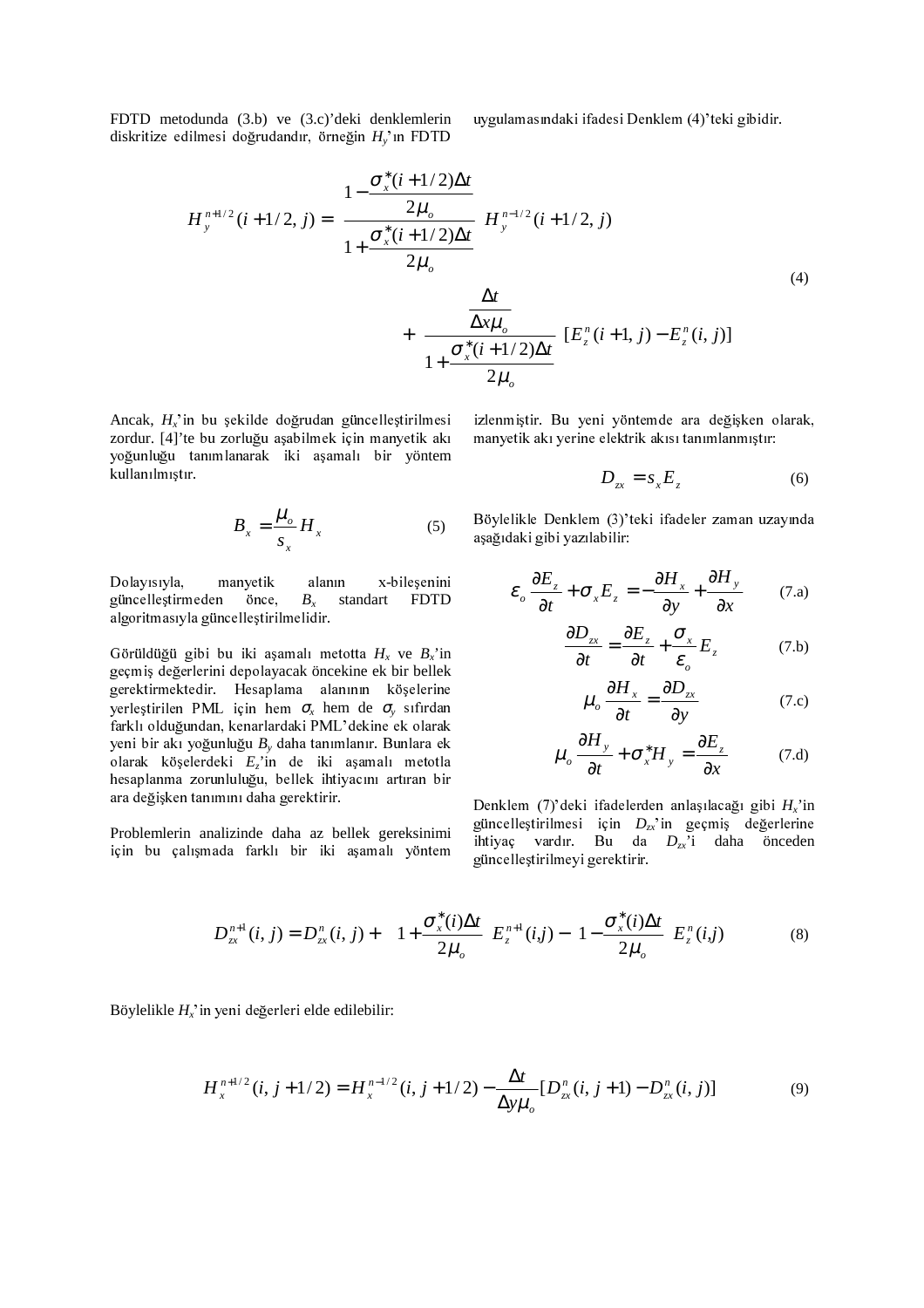Köşelerdeki tabakalar için  $\sigma_{v}$  de sıfırdan farklı olduğundan  $D_{xy} = s_y E_z$  denklemi ile ifade edilen yeni bir ara değişken daha tanımlanır. Böylelikle önceki altı değişken tanımlanırken metotta bizim vöntemimizle köselerdeki PML tabakaları icin hesaplanması gereken beş değişken vardır. Bu da hem fazla bellek ihtiyacını, hem de sonuca ulaşmak için gereken hesaplama süresini azaltır.

# **3. SAYISAL SONUCLAR**

Her iki metodu karşılaştırmak için iki-boyutlu, Kartezyen koordinatlarında kare hücrelerden oluşan bir FDTD hesaplama alanı anizotrop PML ile sonlandırılmıştır.

PML tekniklerinin performanslarını ölçmek için [1]'deki probleme benzer bir problem kullanılmıştır. Test alanı  $\Omega$ <sub>T</sub>. olarak 100\*50 FDTD hücresi kullanılmış ve bu alan değişik kalınlıklardaki PML'lerle çevrilmiştir. Referans alanı  $\Omega_R$  olarak da 400\*400 hücreli sonlandırılmamış bir FDTD alanı seçilmiştir. Hücre kenarı 1,5 cm ve zaman artımları 25 ps alınmış, TM durumunu incelemek için her iki alanın da tam orta noktasına Şekil 1'de gösterildiği gibi doğrusal bir elektrik kaynağı yerleştirilmiştir.



Şekil 1 Hesaplama alanları

PML-hava arayüzündeki yansımanın hesaplanmasında global hata, herbir zaman adımında test ve referans alanındaki manyetik alan bileşeni  $H_r$ 'in farkının kareleri alınarak toplanıp. hesaplanmıştır

Şekil 2'de 4-hücreli PML için [4]'teki yöntemle bizim yöntemimiz ile hesaplanan global hatanın genliği verilmiştir. Görüldüğü gibi bizim yöntemimizle bulunanan hata daha azdır.

Şekil 3'te global hata 8 hücre kalınlığındaki PML kullanılanak hesaplanmıştırHücre kalınlığı arttıkça her iki metotla hesaplanan hataların arasındaki fark da artmaktadır. Dolavısıyla bellek ihtiyacının azalması vanında FDTD algoritmasında bizim yöntemimizle hesaplanan alan bileşenleri gerçek değerlerine daha yakındır.



Sekil 2. 4-Hücreli PML kullanılarak bulunan hata



Sekil 3. 8-hücreli PML kullanaılarak bulunan hata

# 4. SONUC

Bu çalışmada, elektromanyetik alanın **FDTD** algoritmasında anizotrop **PML** kullanılarak güncelleştirilme yöntemi olarak hesaplanmasında etkili bir iki aşamalı metot önerilmiştir. Bu yöntemle özellikle köşelerdeki PML için bellek ihtiyacının azalacağı gösterilmiştir. Ayrıca yöntemin literatürde daha once sunulana oranla cok daha iyi performans verdiği gösterilmiştir.

#### **KAYNAKLAR**

- J. P. Berenger, "A perfectly matched layer for 1. the absorption of electromagnetic waves," J. COMPUT. PHYS., Vol. 114, Oct. 1994, pp. 185-200.
- 2. W. C. Chew, and W. H. Weedon, "A 3D perfectly matched medium from modified Maxwell's equation with stretched coordinates," MICROWAVE OPT. TECH. LETT., Vol. 7, Sept. 1994, pp. 599-604.